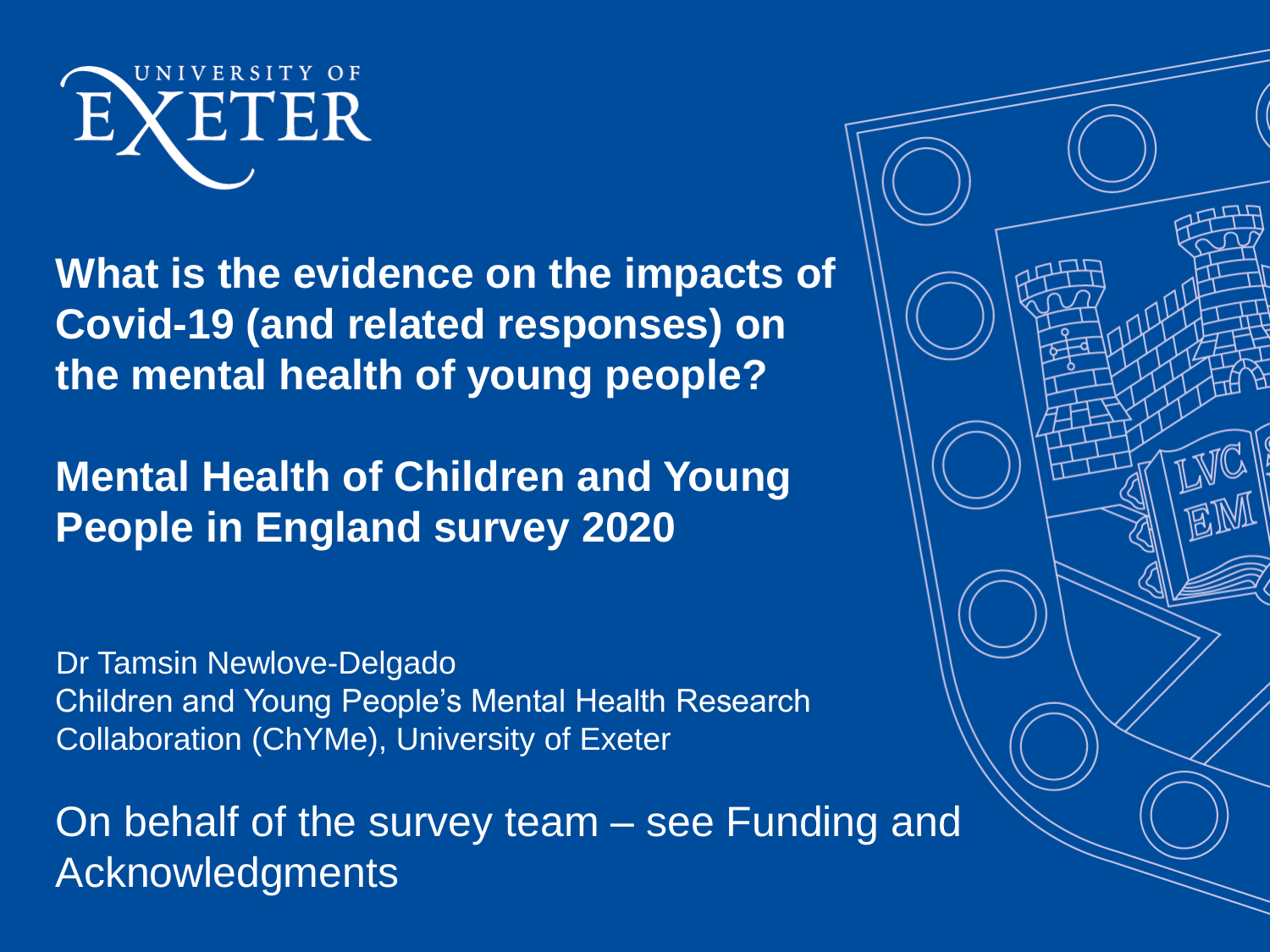# **Survey Partners**

**Survey funded by the Department for Health and Social Care, and commissioned by NHS Digital.**



#### **Survey was conducted by:**

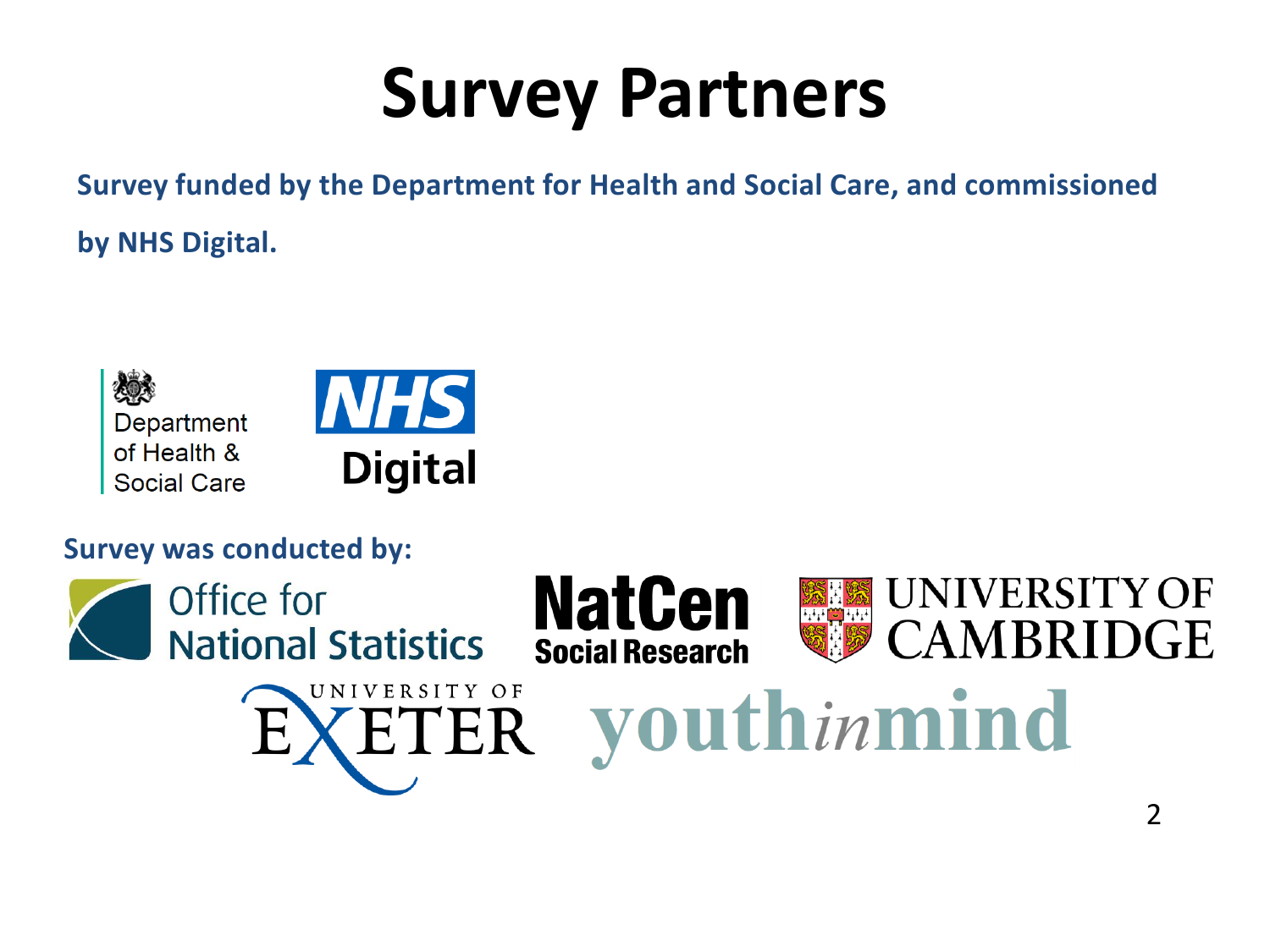## **Mental Health of Children and Young People in England surveys**

- National surveys provide England's Official Statistics into child mental health:
	- British Child and Adolescent Mental Health Surveys 1999 and 2004
	- Mental Health of Children and Young People in England (MHCYP) 2017
- Cross-sectional surveys with 3 year follow-ups;
- Probability samples: 2017 MHCYP used stratified multistage random probability sample of children and young people drawn from the NHS Patient Register database

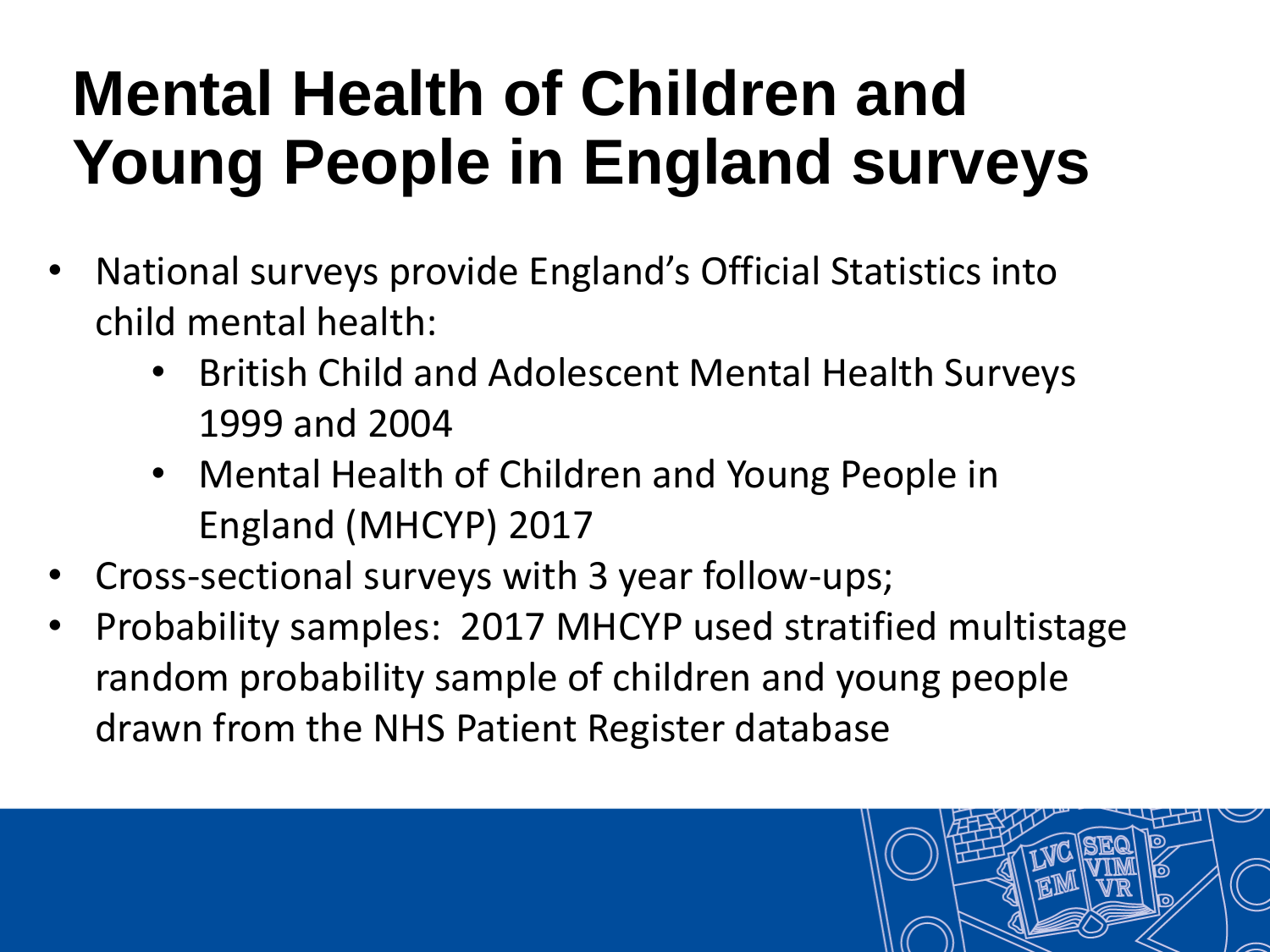## Sample

MHCYP 2017 included 9,117 children and young people aged 2 to 19 years.

MHCYP 2017 participants who consented to recontact for further research invited to take part n=7,885 children and young people (aged 5 to 22 years in 2020)



3,570 CYP participated in Wave 1 follow-up Responses were achieved with 45% of the issued sample.

Source: NHS Digital. MHCYP 2020 survey.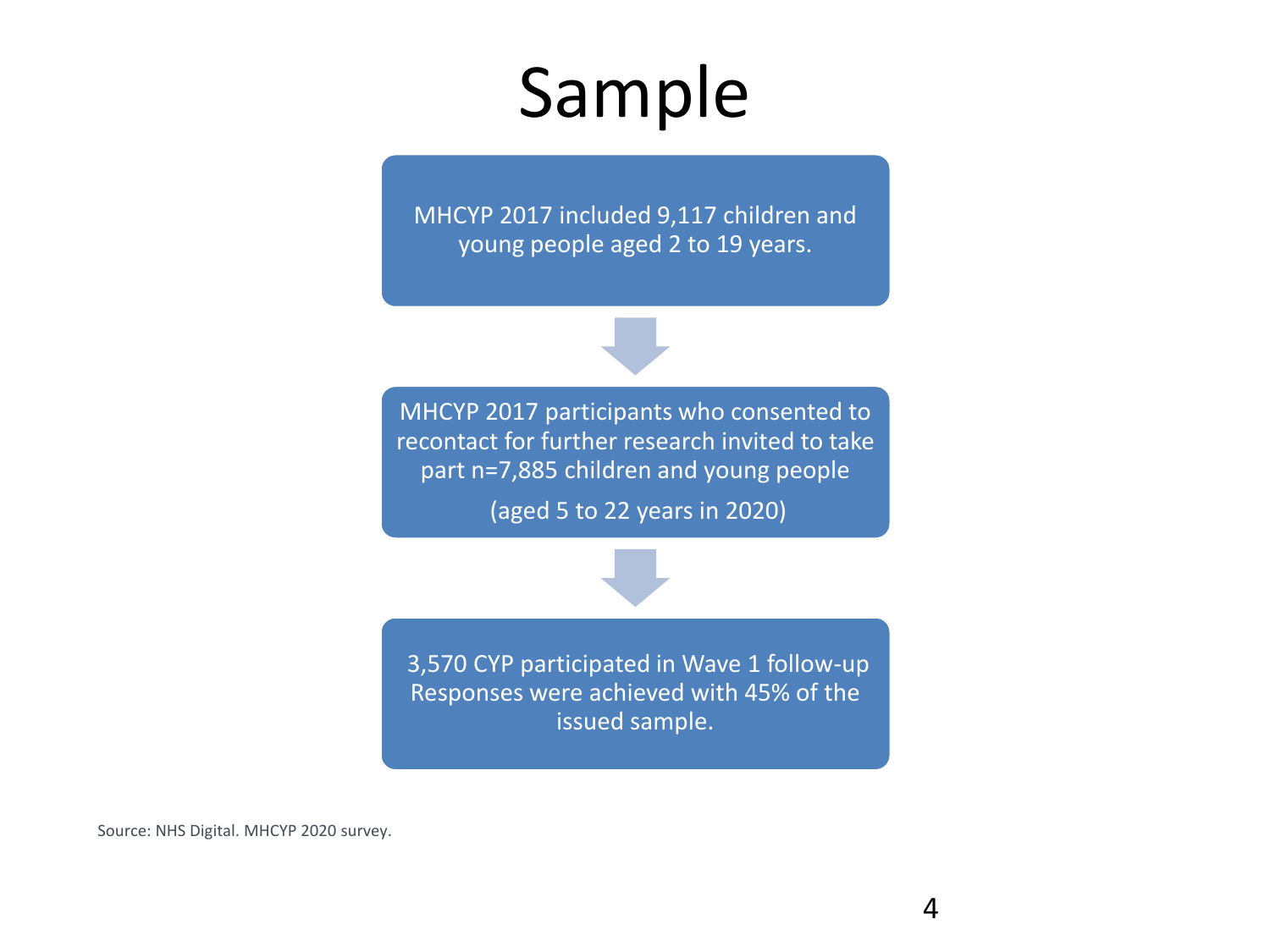# **Survey context**

- MHCYP 2020 follow-up; two main aims
	- Comparing mental health in 2017 and 2020
	- Describing life during the COVID-19 pandemic

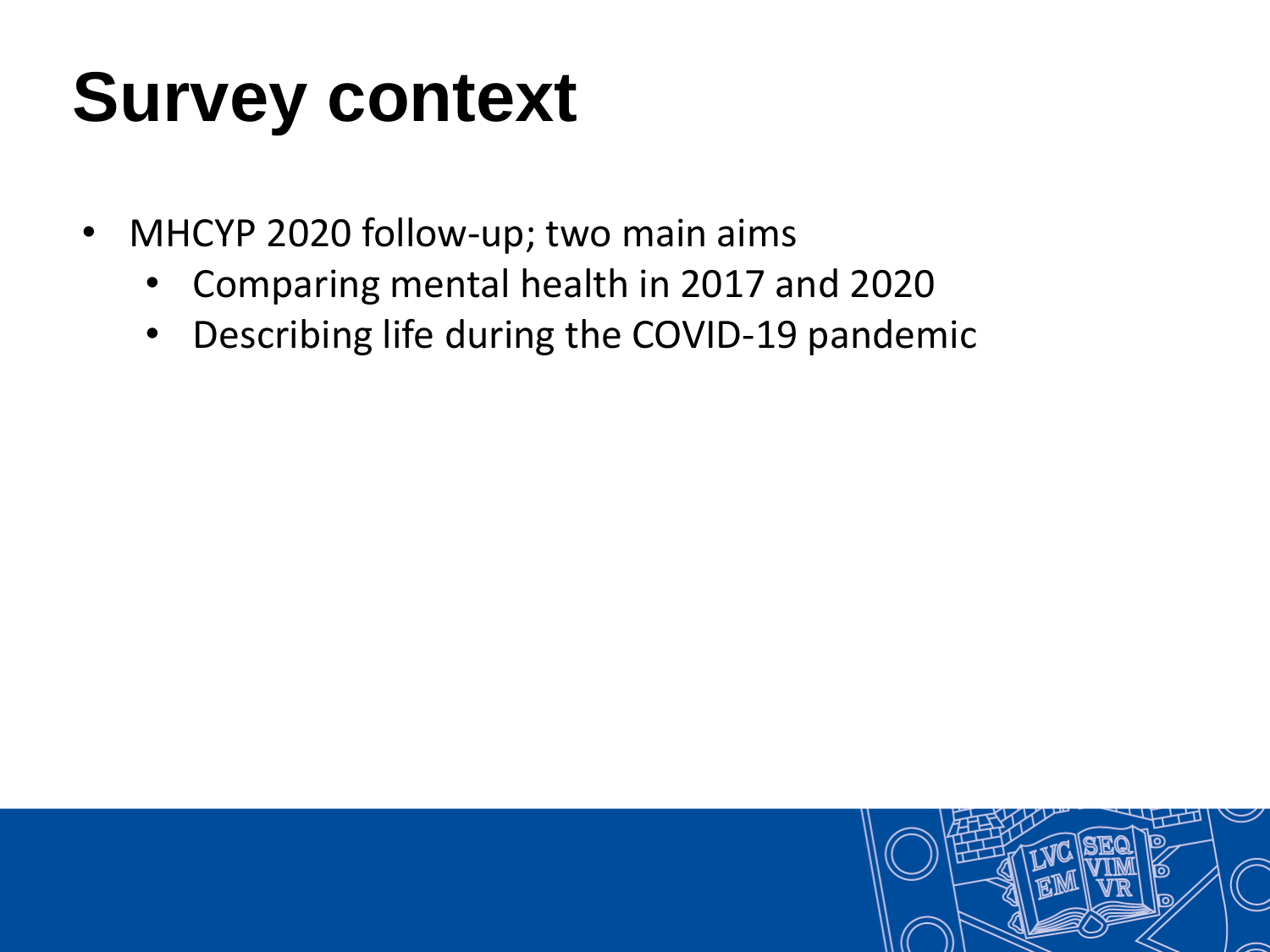# **Survey design and content**

- Online questionnaire, July-August 2020
	- Parents of 5-16 year olds
	- Child version for 11-16 year olds
	- Young person version for 17-22 year olds
- Content included:
	- Strengths and Difficulties Questionnaire
	- Demographics and household circumstances
	- Family dynamics & parental mental health
	- Covid impacts on household
	- Access to education and services
	- Daily activities

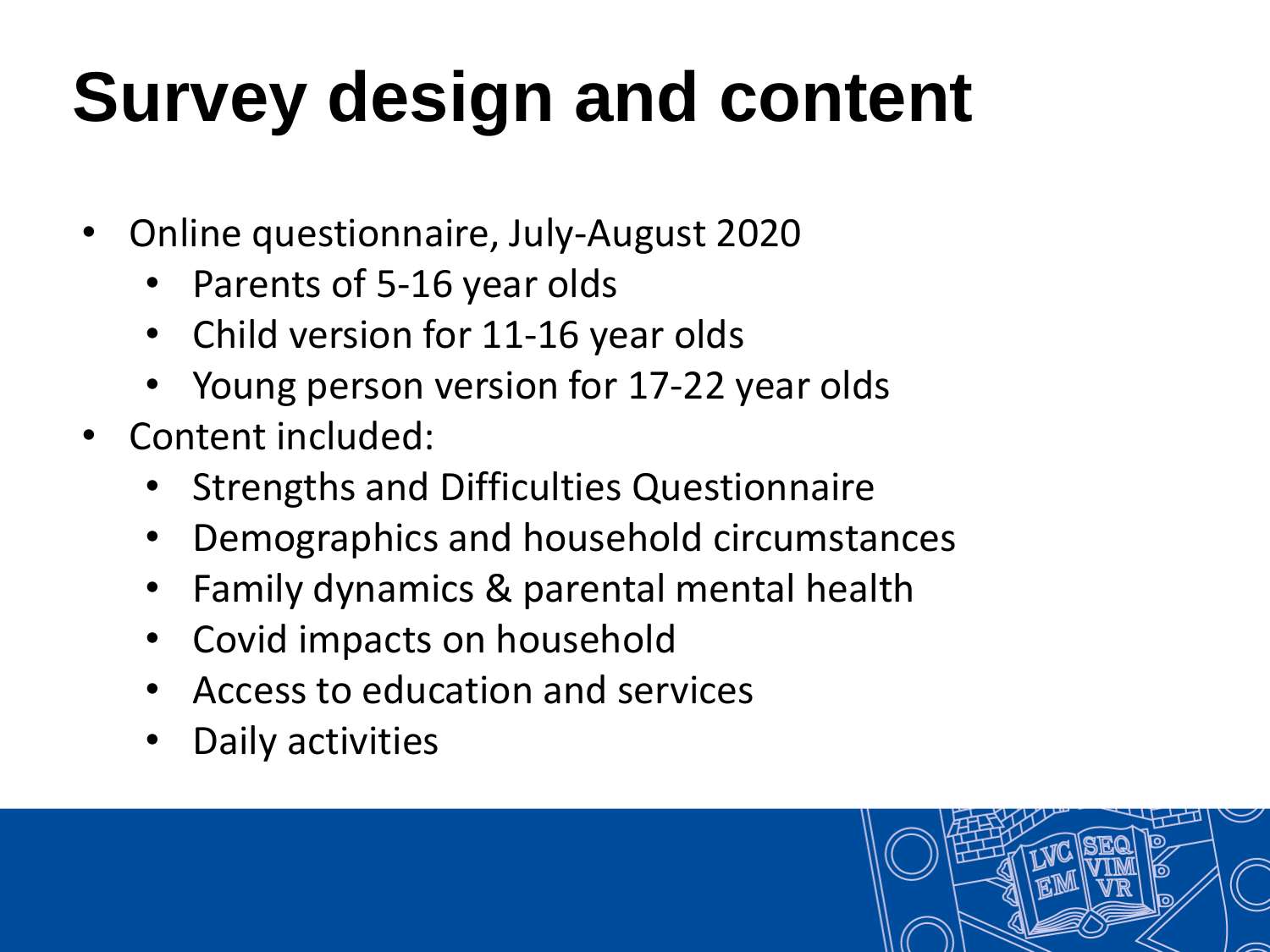# **Measuring mental health**

- Strengths and Difficulties Questionnaire (SDQ) main measure (Goodman, 1997)
- Responses used to calculate how likely child or young person was to have a condition in terms of an emotional, behavioural or hyperactivity disorder (more detail in the report – see References)
- Terminology used in report as main unit of reporting "probable mental disorder"
- **It is essential that comparisons between the 2020 and 2017 data use this SDQ algorithm and not the more detailed and complex Development and Wellbeing Assessment (DAWBA) diagnostic tool.**

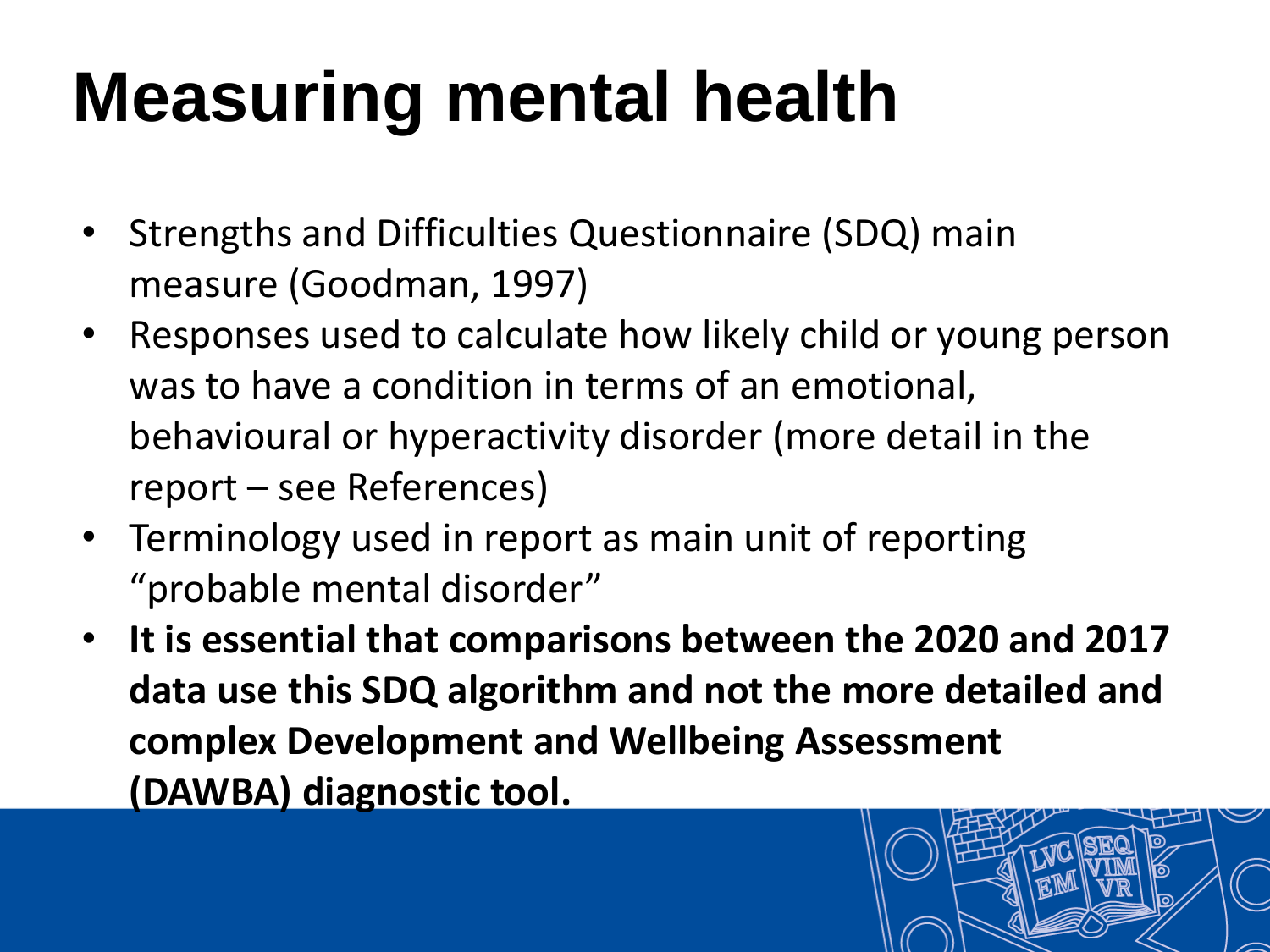**Rates of probable mental disorder in 5 to 16 year olds in England have increased since 2017**

In 2020, **one in six**  (16.0%) children aged 5 to 16 had a probable mental disorder.



In 2017, **one in nine**  (10.8%) children aged 5 to 16 had a probable mental disorder.



Source: NHS Digital. 5 to 16 year olds, England.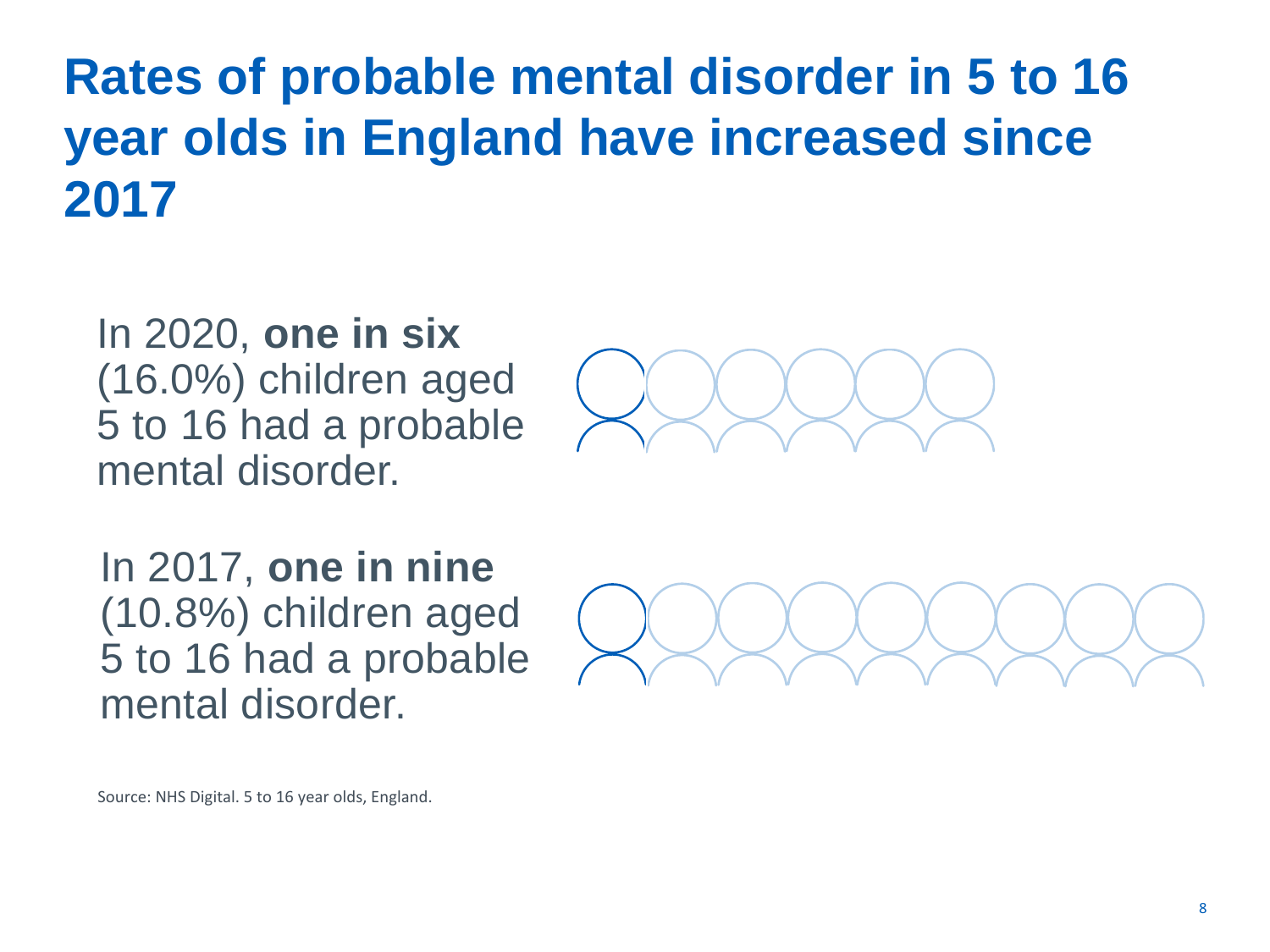### **Rates of probable disorder by gender**



Source: NHS Digital. 5 to 16 year olds, England.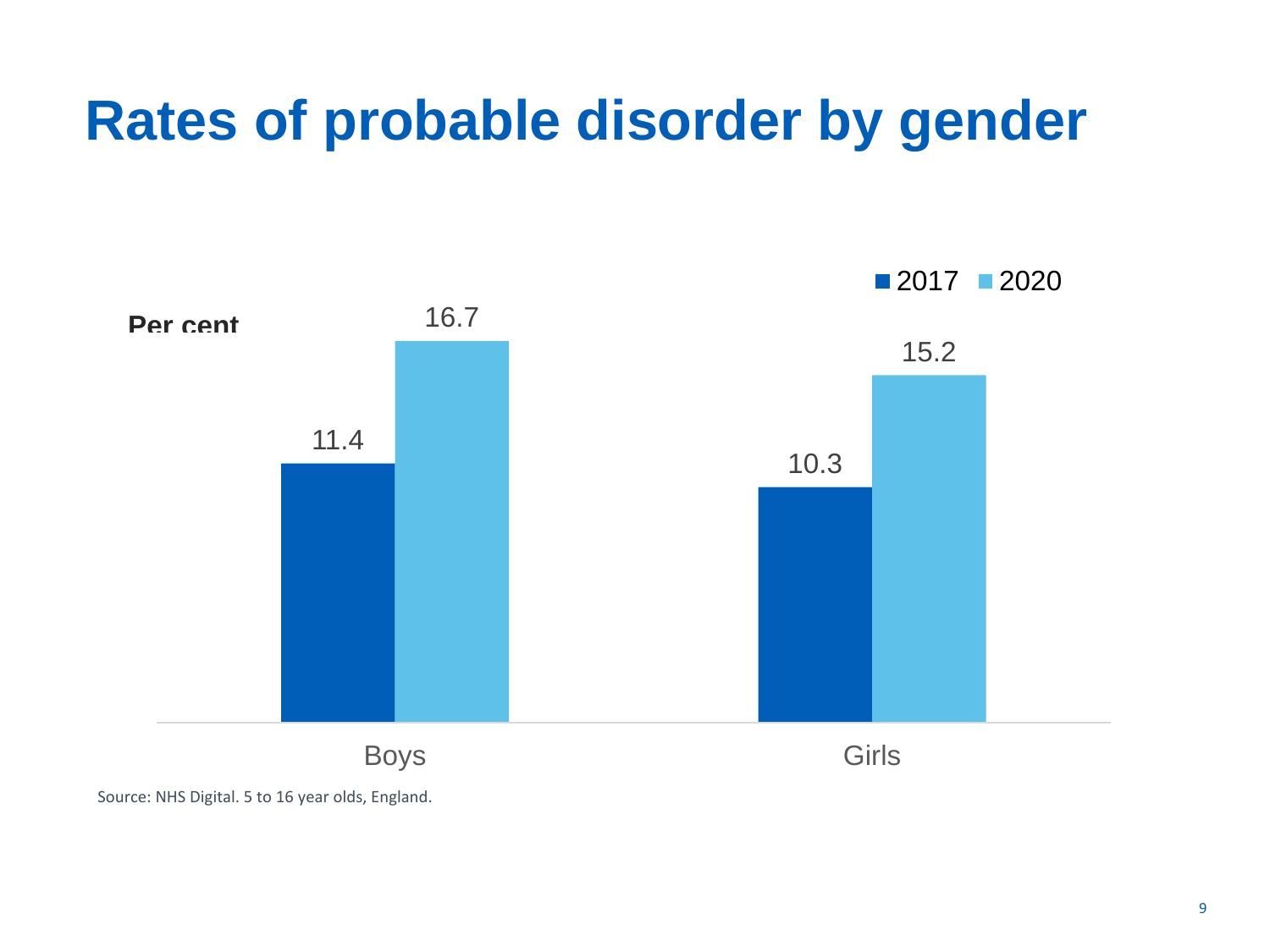### **Rates of probable disorder in primary and secondary age children, 2017 & 2020**



Source: NHS Digital. 5 to 16 year olds, England.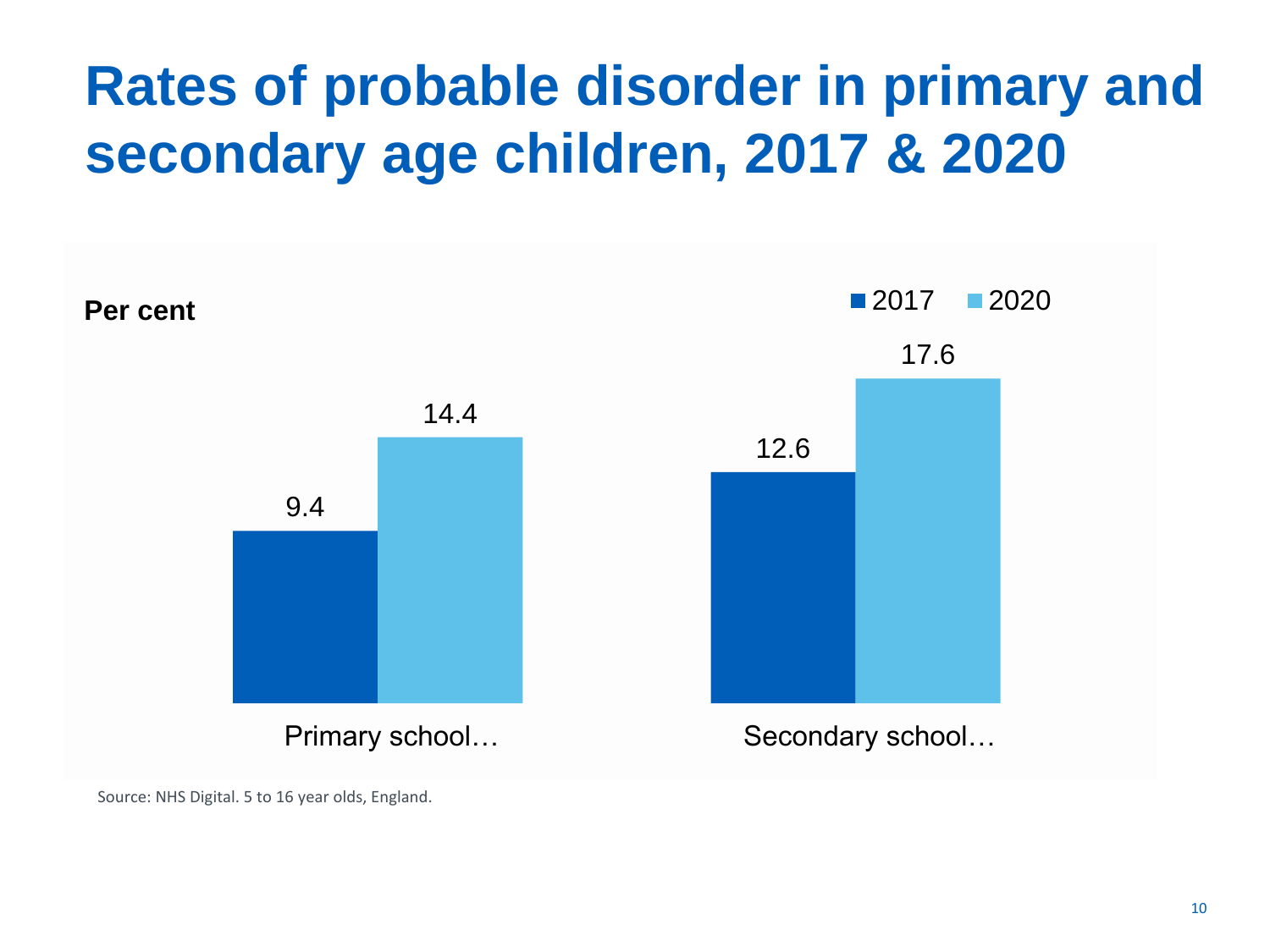### **Rates of probable disorder by ethnicity**



Source: NHS Digital. 5 to 16 year olds, England.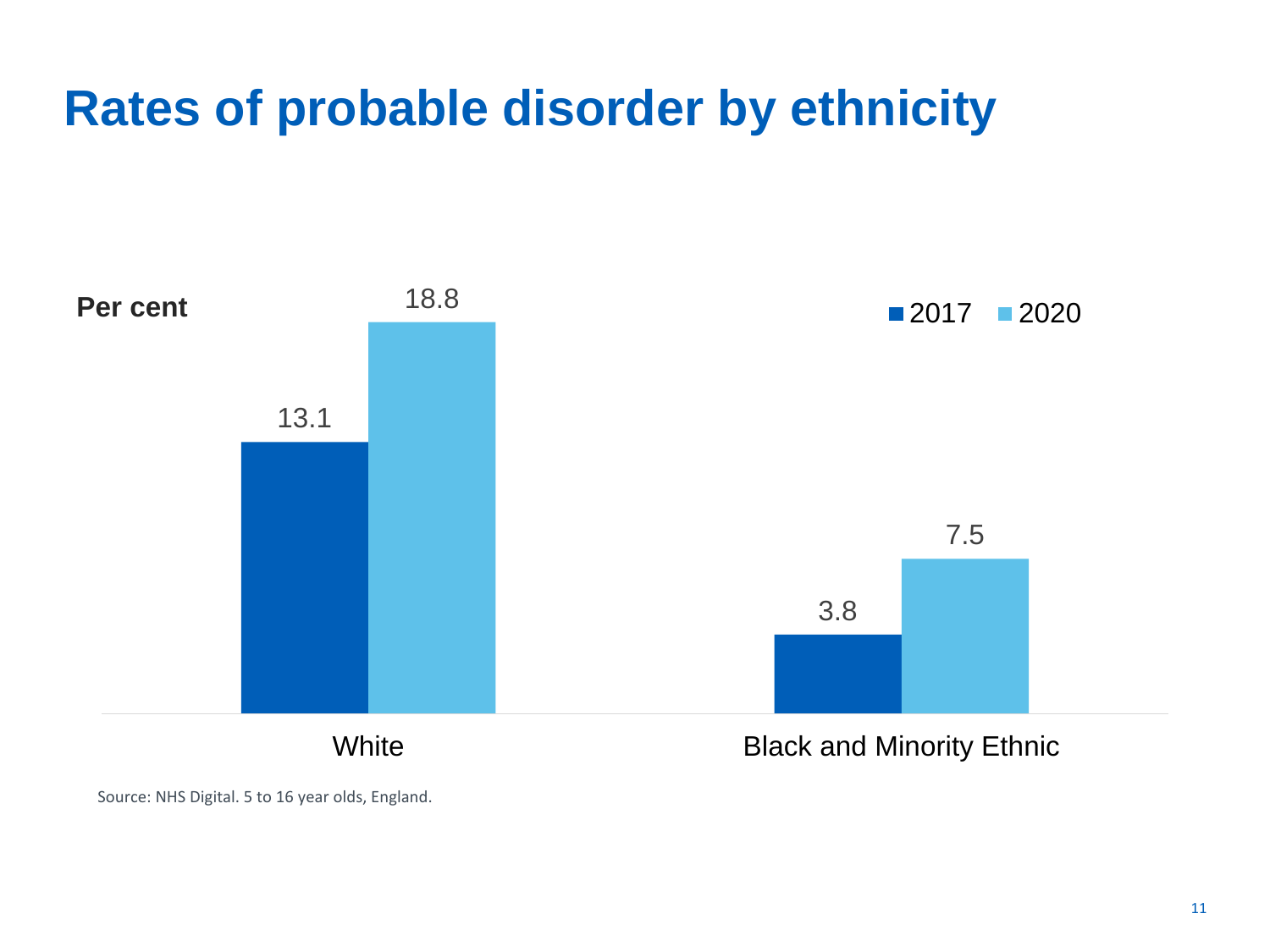### **Rates of probable disorder in 17 to 22 year olds, 2020**

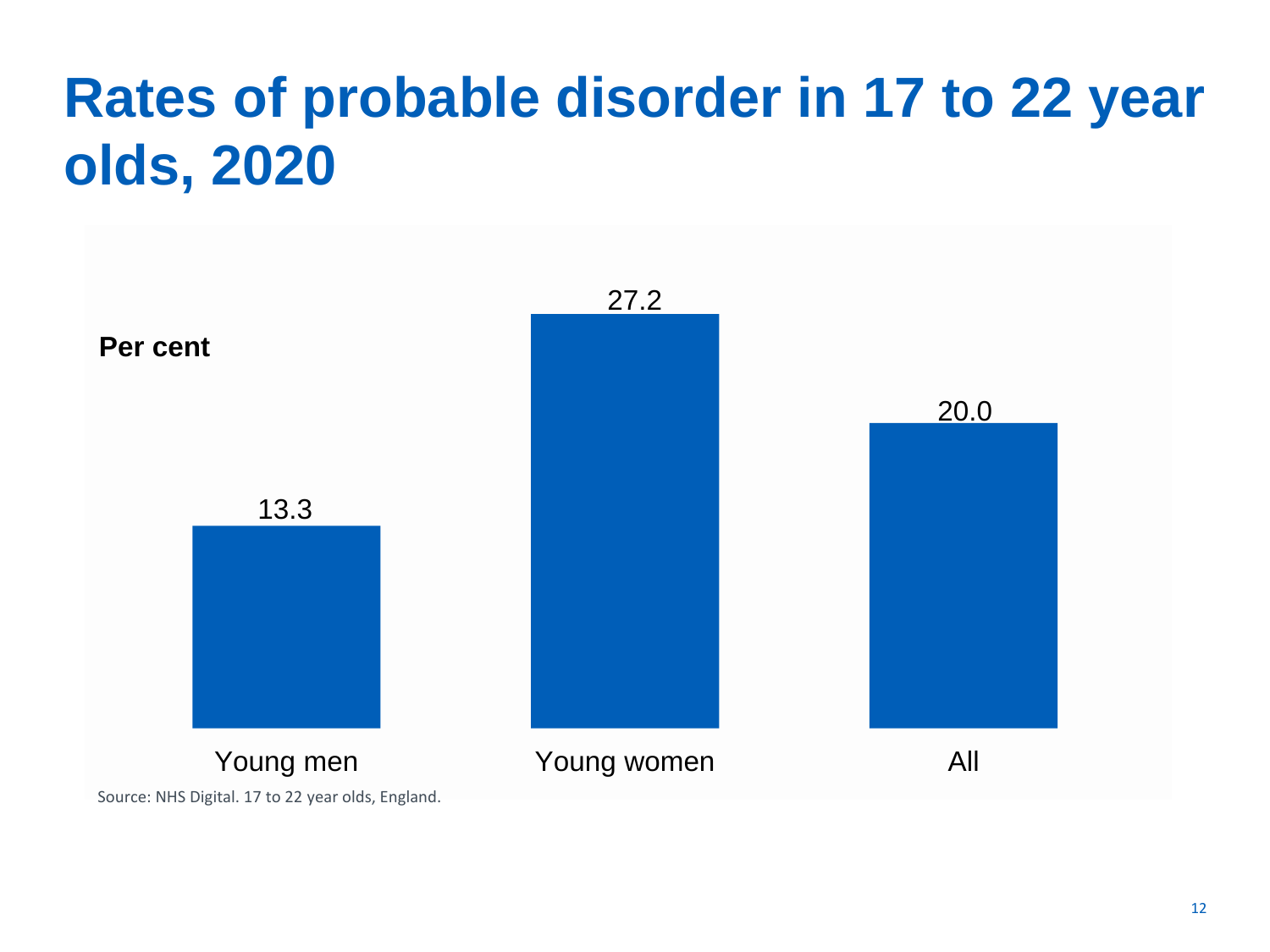#### **Impact of lockdown on life: Percentage reporting it had made their lives worse**

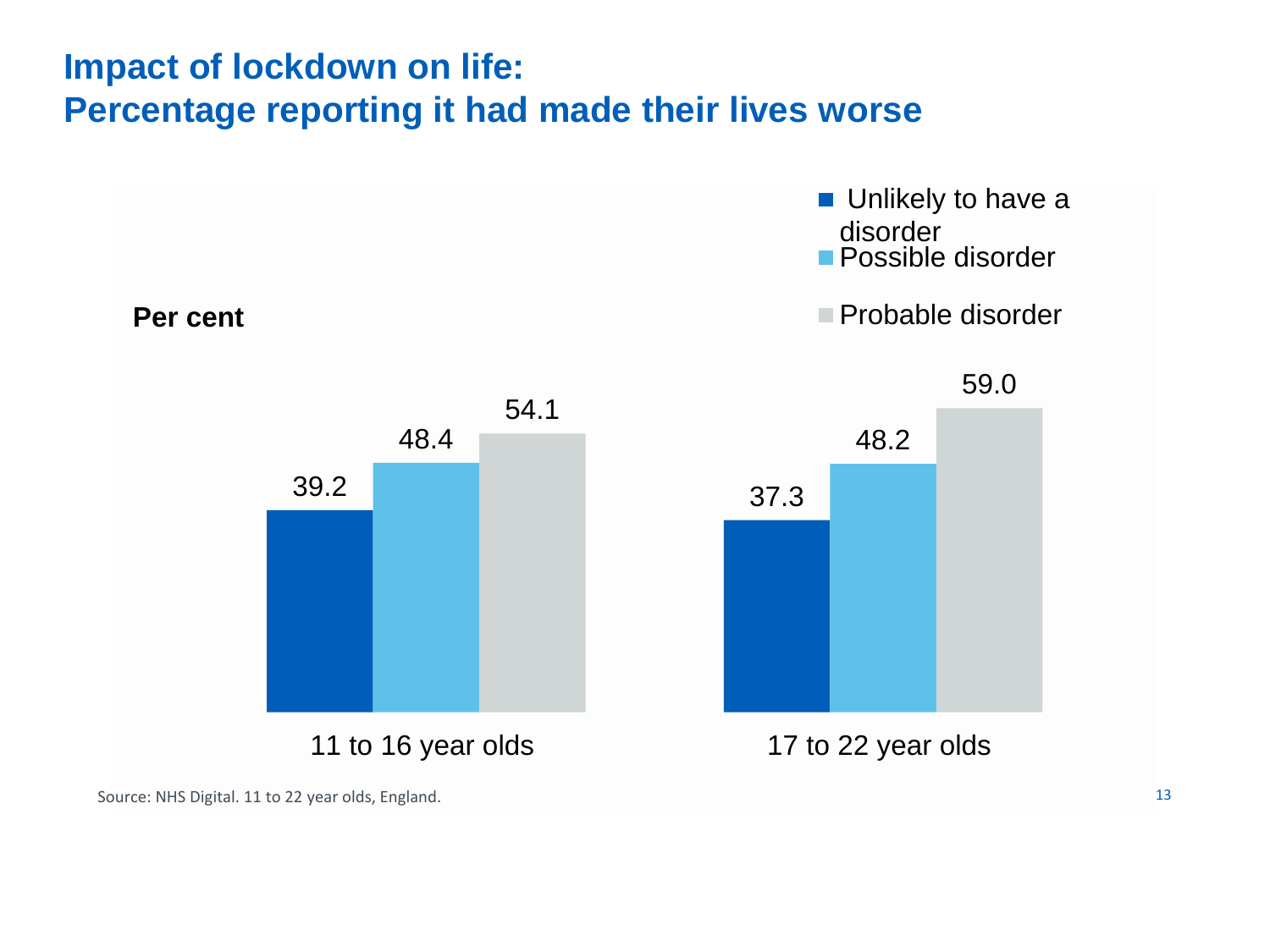#### **Loneliness: Percentage reporting often or always feeling lonely**

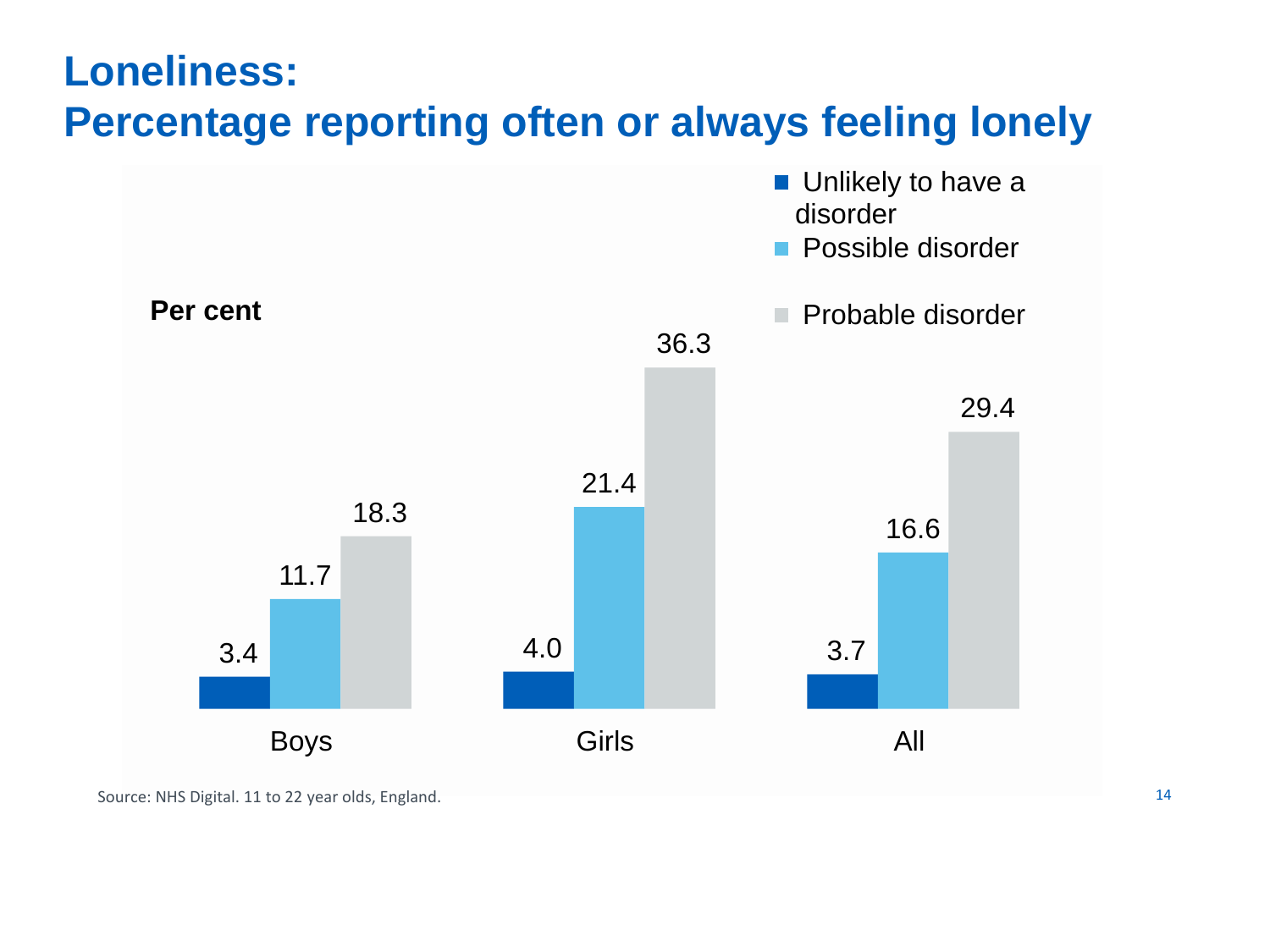### **Inequalities, risk and protective factors**

- •Children and young people with a probable mental disorder were:
	- More than twice as likely to live in a household that had fallen behind with payments (16.3%) than children unlikely to have a mental disorder (6.4%).
	- More likely to live in a household where the household could not afford to buy enough food or had to use foodbanks
	- More likely to report not having some form of social support in terms of an adult to turn to,
	- Less likely to have exercised outside, spent time with family, or eaten a meal with family in the previous 7 days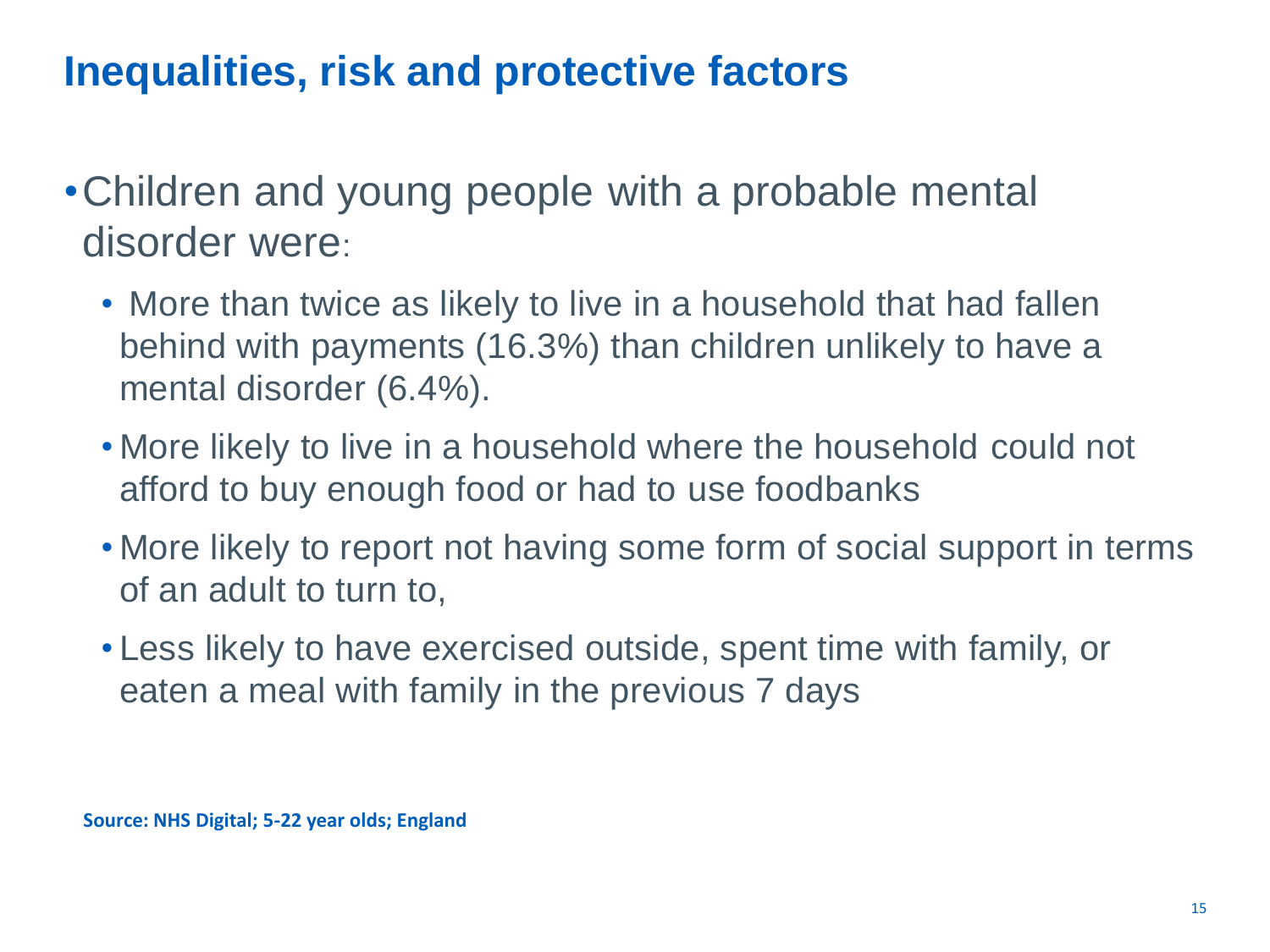#### **Help seeking amongst 17-22 year olds with a probable disorder**

**21.7%** - Did not seek help for a mental health concern due to the pandemic

**22.9%** - Did not seek help for both a mental and physical health concern due to the pandemic

**Source: NHS Digital; 17-22 year olds, England**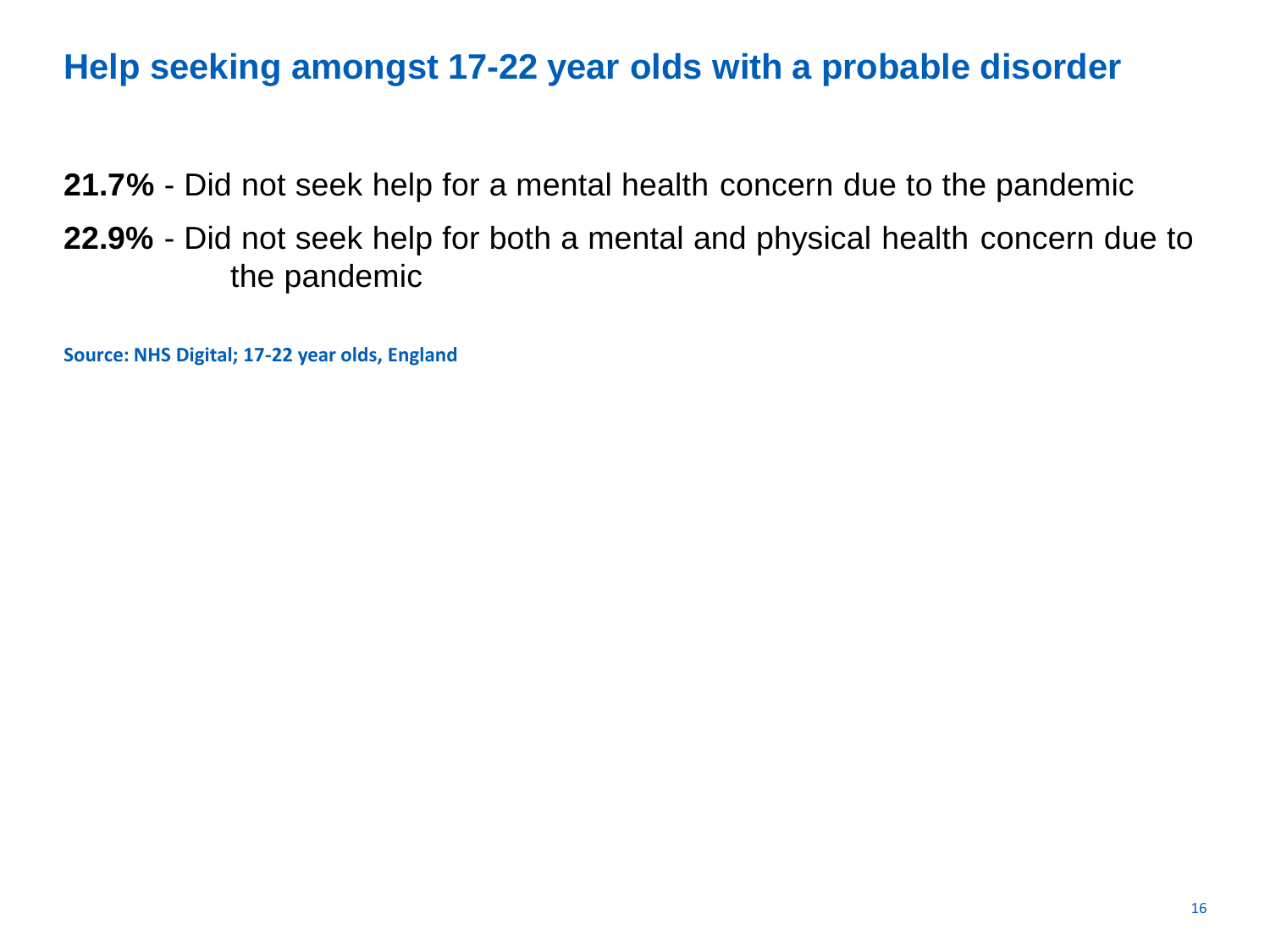# **Summary**

- Follow-up using identical measure suggests significant increase in prevalence 2017-2020
- Concerns about unequal pandemic impacts supported by survey data
- Limitations: response rate; lack of intervening keeping-intouch surveys; face-to-face vs online
- Further work:
	- Fine grained & longitudinal analyses
	- Track impacts over time
	- Understand more about experience
	- Supported by MRC Covid-19 funding: "Tracking the impact of Covid-19 on the mental health of children, young people and families"

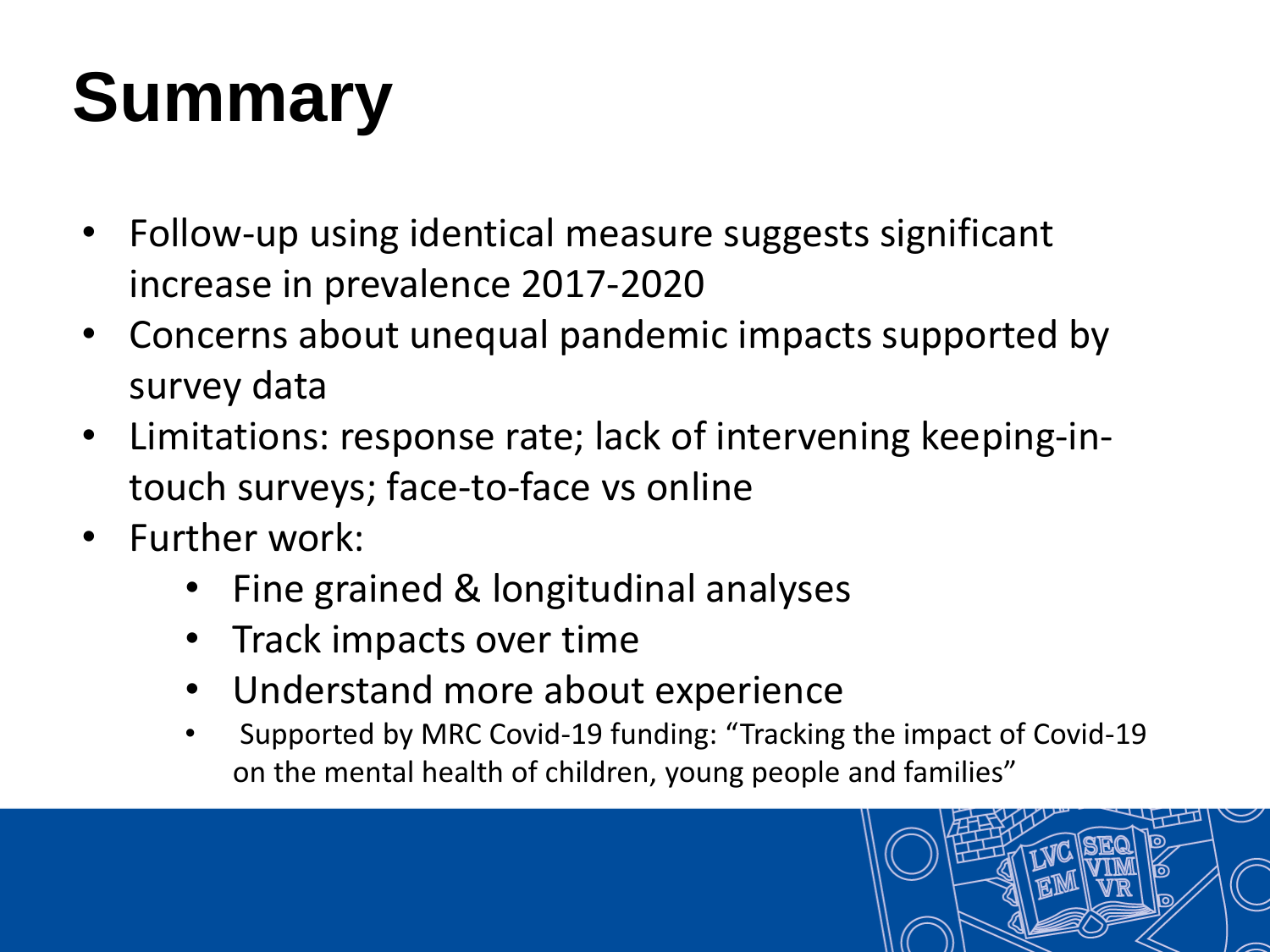## **What's next?**



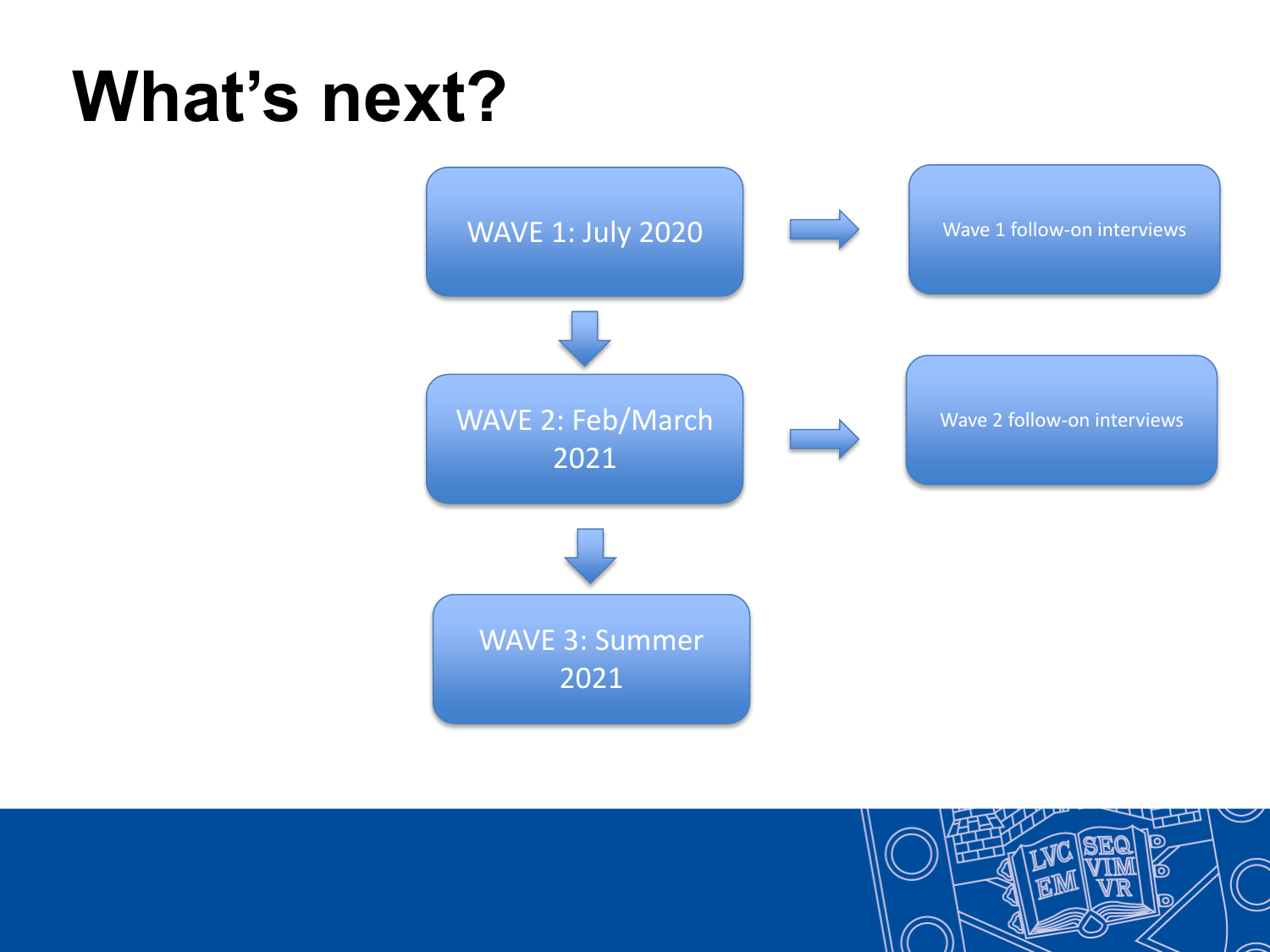# **Funding and Acknowledgments**

**This study was funded by the Department of Health and Social Care, commissioned by NHS Digital, and carried out by the Office for National Statistics, the National Centre for Social Research, University of Cambridge and University of Exeter.**

**Dr Tamsin Newlove-Delgado was funded by an National Institute for Health Research Advanced Fellowship (NIHR300056) whilst undertaking this work. The views expressed in this publication are those of the author(s) and not necessarily those of the NIHR, NHS or the UK Department of Health and Social Care.**

**Professor Tamsin Ford was also supported with funding from the UK Research and Innovation (Medical Research Council) as part of their "Ideas to address COVID-19" call.**

**We would also like to thank all of the team members at ONS, NatCen, NHS Digital, University of Cambridge and University of Exeter for their hard work, and the children, young people and families who took part for giving their time so generously.**